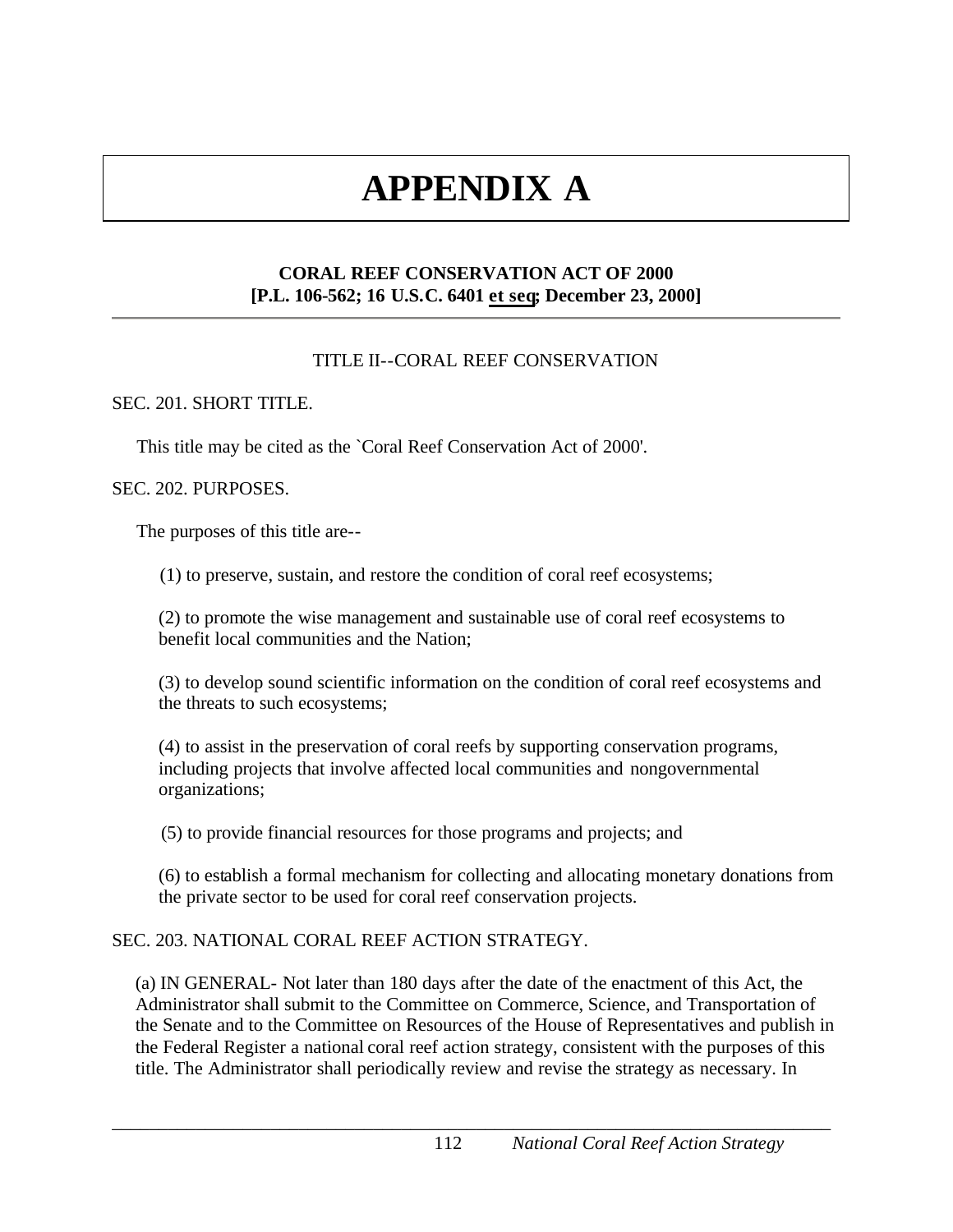developing this national strategy, the Secretary may consult with the Coral Reef Task Force established under Exe cutive Order 13089 (June 11, 1998).

*\_\_\_\_\_\_\_\_\_\_\_\_\_\_\_\_\_\_\_\_\_\_\_\_\_\_\_\_\_\_\_\_\_\_\_\_\_\_\_\_\_\_\_\_\_\_\_\_\_\_\_\_\_\_\_\_\_\_\_\_\_\_\_\_\_\_\_\_\_\_\_\_\_\_\_\_\_\_* 

*Appendix A: Coral Reef Conservation Act*<br>developing this national strategy, the Secretary may consult with the Coral Reef Task Force<br>equilibelical under lacerative Order 13889 Olme 11.1998).<br>
Appendix As implementation pl (b) GOALS AND OBJECTIVES- The action strategy shall include a statement of goals and objectives as well as an implementation plan, including a description of the funds obligated each fiscal year to advance coral reef conservation. The action strategy and implementation plan shall include discussion of--

- (1) coastal uses and management;
- (2) water and air quality;
- (3) mapping and information management;
- (4) research, monitoring, and assessment;
- (5) international and regional issues;
- (6) outreach and education;

(7) local strategies developed by the States or Federal agencies, including regional fishery management councils; and

 replenishment zones will be developed consistent with local practices and traditions. (8) conservation, including how the use of marine protected areas to serve as

# SEC. 204. CORAL REEF CONSERVATION PROGRAM.

(a) GRANTS- The Secretary, through the Administrator and subject to the availability of funds, shall provide grants of financial assistance for projects for the conservation of coral reefs (hereafter in this title referred to as `coral conservation projects'), for proposals approved by the Administrator in accordance with this section.

# (b) MATCHING REQUIREMENTS-

(1) Fifty percent- Except as provided in paragraph (2), Federal funds for any coral conservation project under this section may not exceed 50 percent of the total cost of such project. For purposes of this paragraph, the non-Federal share of project costs may be provided by in-kind contributions and other noncash support.

(2) WAIVER- The Administrator may waive all or part of the matching requirement under paragraph (1) if the Administrator determines that no reasonable means are available through which applicants can meet the matching requirement and the probable benefit of such project outweighs the public interest in such matching requirement.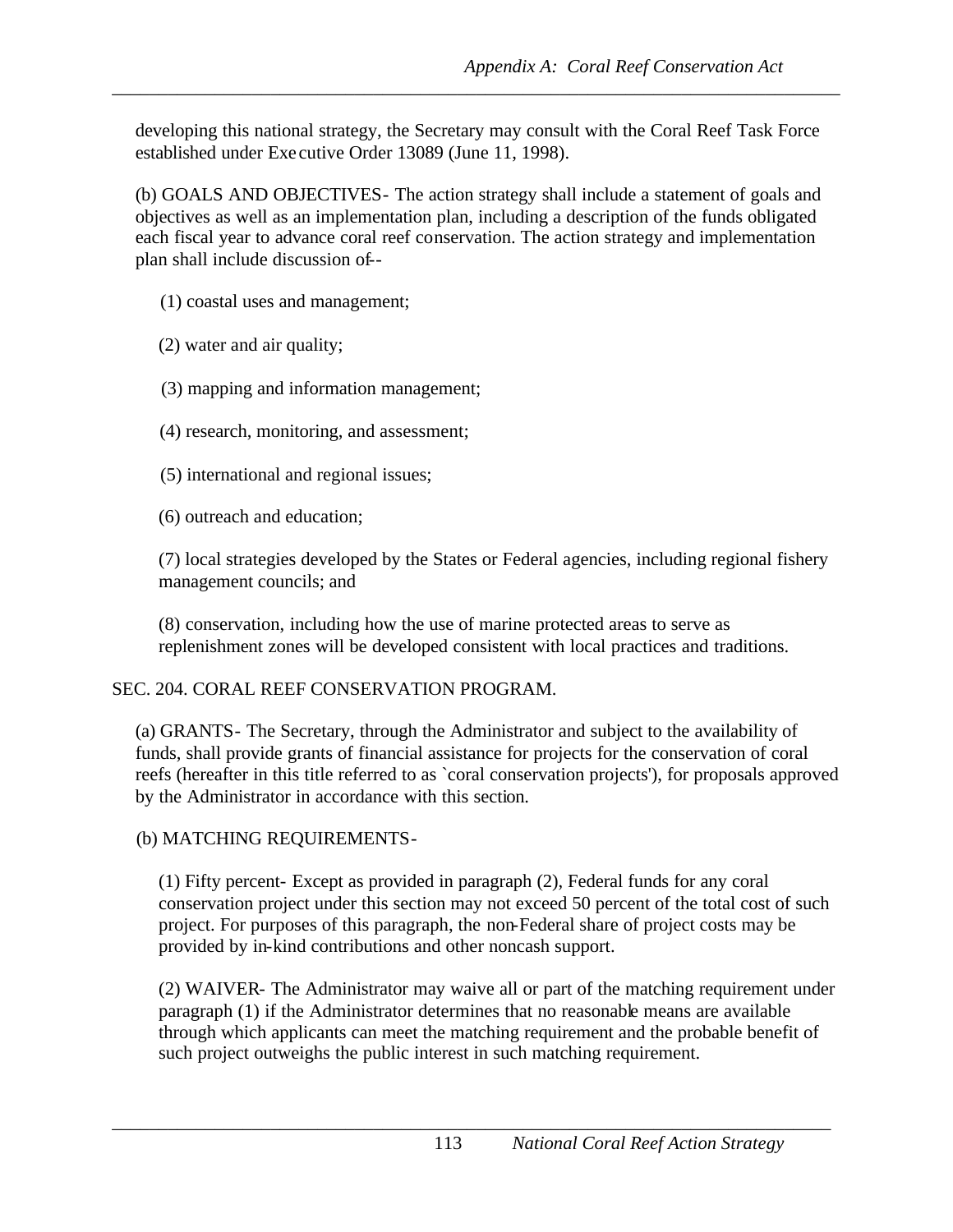*Appendix A: Coral Reef Conservation Act*<br>(c) FLIGHBILITY- Any nutural resource management authority of a Statis or other<br>procedured to the principal method on the conservative follows to the<br>one and trial conservative dur (c) ELIGIBILITY- Any natural resource management authority of a State or other government authority with jurisdiction over coral reefs or whose activities directly or indirectly affect coral reefs, or coral reef ecosystems, or educational or nongovernmental institutions with demonstrated expertise in the conservation of coral reefs, may submit to the Administrator a coral conservation proposal under subsection (e).

*\_\_\_\_\_\_\_\_\_\_\_\_\_\_\_\_\_\_\_\_\_\_\_\_\_\_\_\_\_\_\_\_\_\_\_\_\_\_\_\_\_\_\_\_\_\_\_\_\_\_\_\_\_\_\_\_\_\_\_\_\_\_\_\_\_\_\_\_\_\_\_\_\_\_\_\_\_\_* 

(d) GEOGRAPHIC AND BIOLOGICAL DIVERSITY- The Administrator shall ensure that funding for grants awarded under subsection (b) during a fiscal year are distributed in the following manner:

(1) No less than 40 percent of funds available shall be awarded for coral conservation projects in the Pacific Ocean within the maritime areas and zones subject to the jurisdiction or control of the U.S..

(2) No less than 40 percent of the funds available shall be awarded for coral conservation projects in the Atlantic Ocean, the Gulf of Mexico, and the Caribbean Sea within the maritime areas and zones subject to the jurisdiction or control of the U.S..

(3) Remaining funds shall be awarded for projects that address emerging priorities or threats, including international priorities or threats, identified by the Administrator. When identifying emerging threats or priorities, the Administrator may consult with the Coral Reef Task Force.

(e) PROJECT PROPOSALS- Each proposal for a grant under this section shall include the following:

(1) The name of the individual or entity responsible for conducting the project.

(2) A description of the qualifications of the individuals who will conduct the project.

(3) A succinct statement of the purposes of the project.

(4) An estimate of the funds and time required to complete the project.

(5) Evidence of support for the project by appropriate representatives of States or other government jurisdictions in which the project will be conducted.

(6) Information regarding the source and amount of matching funding available to the applicant.

(7) A description of how the project meets one or more of the criteria in subsection (g).

(8) Any other information the Administrator considers to be necessary for evaluating the eligibility of the project for funding under this title.

# (f) PROJECT REVIEW AND APPROVAL-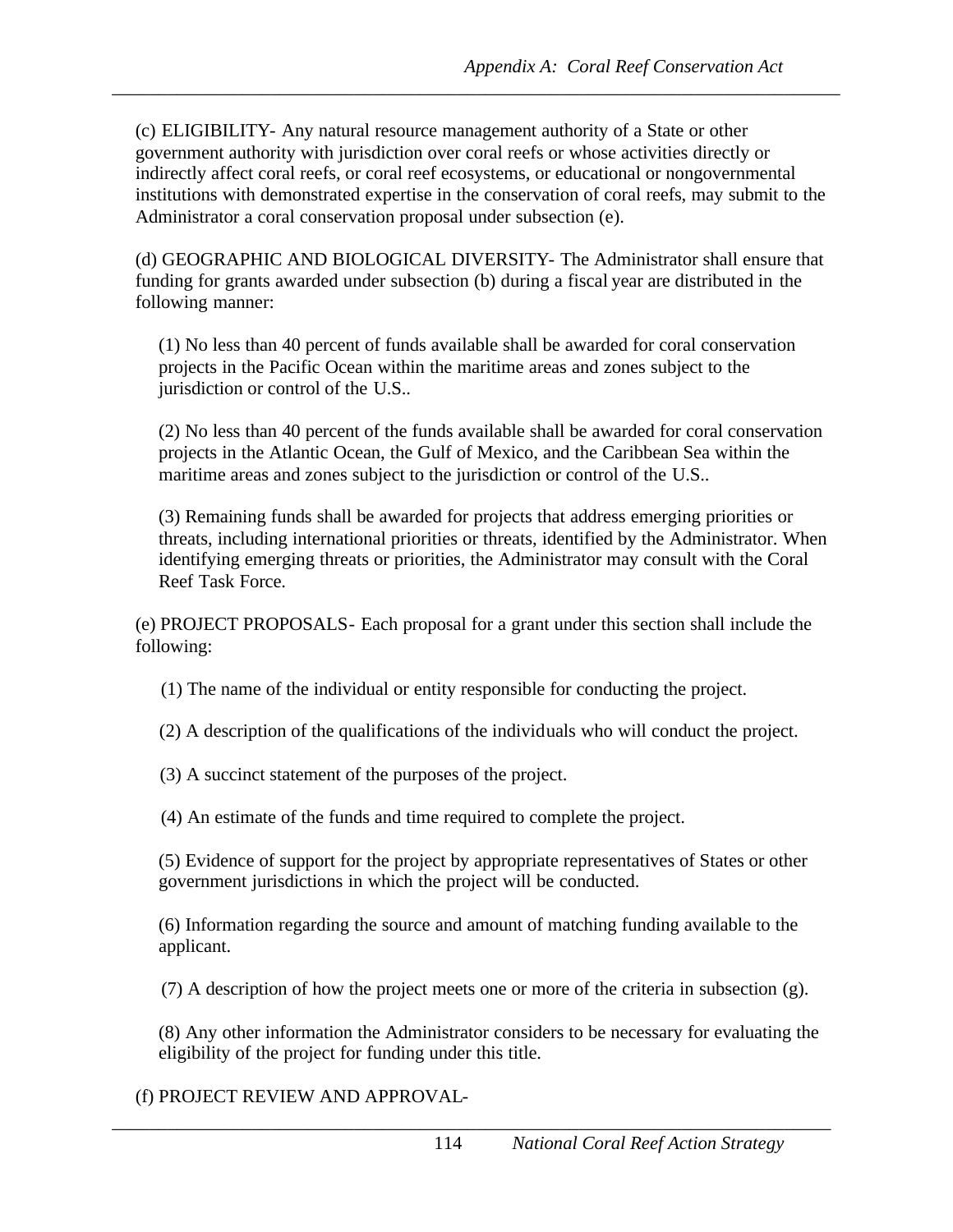(1) IN GENERAL- The Administrator shall review each coral conservation project proposal to determine if it meets the criteria set forth in subsection (g).

*\_\_\_\_\_\_\_\_\_\_\_\_\_\_\_\_\_\_\_\_\_\_\_\_\_\_\_\_\_\_\_\_\_\_\_\_\_\_\_\_\_\_\_\_\_\_\_\_\_\_\_\_\_\_\_\_\_\_\_\_\_\_\_\_\_\_\_\_\_\_\_\_\_\_\_\_\_\_* 

(2) REVIEW; APPROVAL OR DISAPPROVAL- Not later than 6 months after receiving a project proposal under this section, the Administrator shall--

*Appendix A: Coral Reef Conservation Act*<br>(1) IN GENERAL-The Administrator shall review each cont emergention project<br>proposal to determine If it meets the erterns are forth in subsection (g).<br>
2) REVIPWy, ANPOVMAT. ON DIS (A) request and consider written comments on the proposal from each Federal agency, State government, or other government jurisdiction, including the relevant regional fishery management councils established under the Magnuson-Stevens Fishery Conservation and Management Act (16 U.S.C. 1801 et seq.), or any National Marine Sanctuary, with jurisdiction or management authority over coral reef ecosystems in the area where the project is to be conducted, including the extent to which the project is consistent with locally-established priorities;

(B) provide for the merit-based peer review of the proposal and require standardized documentation of that peer review;

(C) after considering any written comments and recommendations based on the reviews under subparagraphs (A) and (B), approve or disapprove the proposal; and

(D) provide written notification of that approval or disapproval to the person who submitted the proposal, and each of those States and other government jurisdictions that provided comments under subparagraph (A).

(g) CRITERIA FOR APPROVAL- The Administrator may not approve a project proposal under this section unless the project is consistent with the coral reef action strategy under section 203 and will enhance the conservation of coral reefs by--

(1) implementing coral conservation programs which promote sustainable development and ensure effective, long-term conservation of coral reefs;

 the use of corals, species associated with coral reefs, and coralproducts; (2) addressing the conflicts arising from the use of environments near coral reefs or from

(3) enhancing compliance with laws that prohibit or regulate the taking of coral products or species associated with coral reefs or regulate the use and management of coral reef ecosystems;

(4) developing sound scientific information on the condition of coral reef ecosystems or the threats to such ecosystems, including factors that cause coral disease;

(5) promoting and assisting to implement cooperative coral reef conservation projects that involve affected local communities, nongovernmental organizations, or others in the private sector;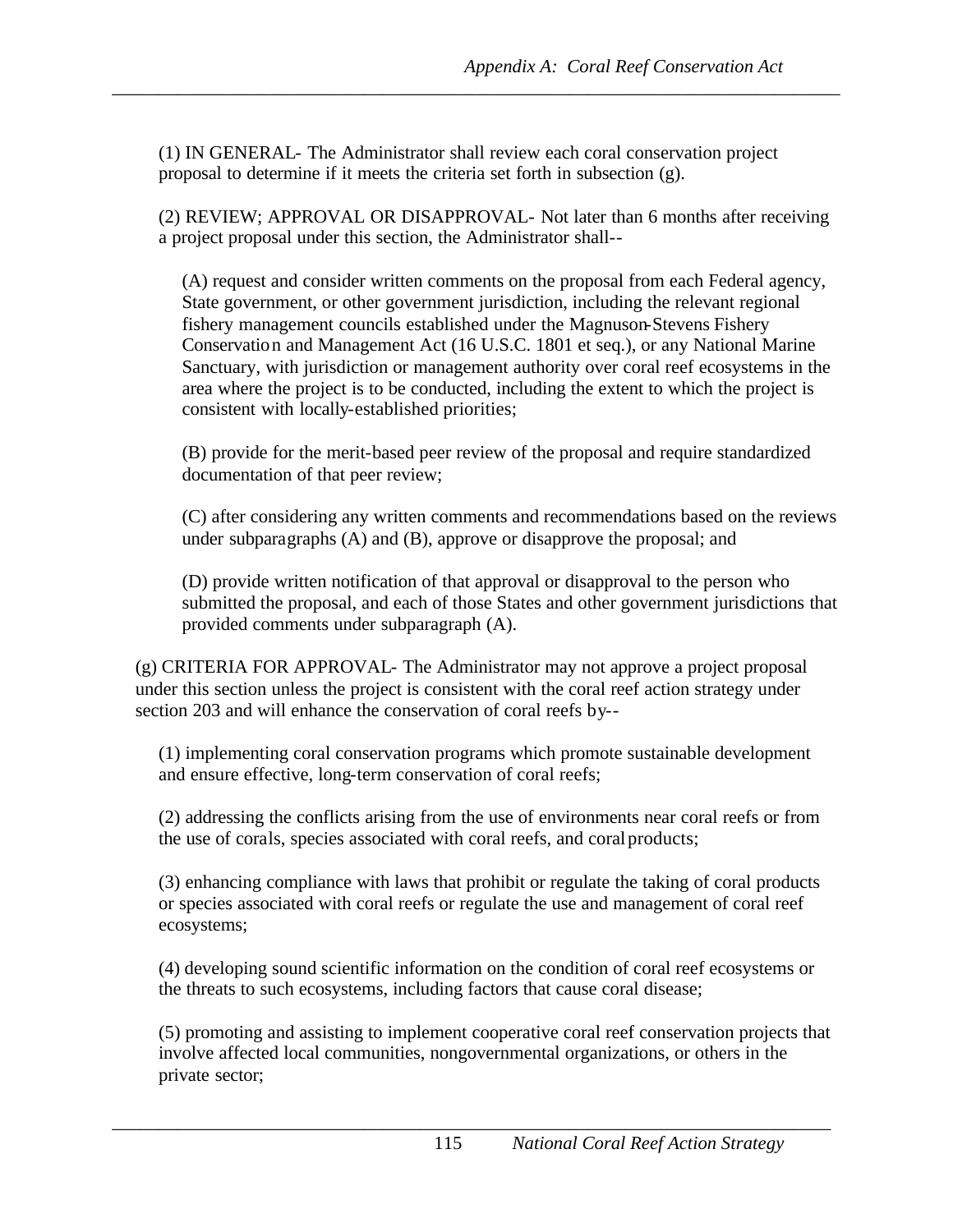(6) increasing public knowledge and awareness of coral reef ecosystems and issues regarding their long term conservation;

*\_\_\_\_\_\_\_\_\_\_\_\_\_\_\_\_\_\_\_\_\_\_\_\_\_\_\_\_\_\_\_\_\_\_\_\_\_\_\_\_\_\_\_\_\_\_\_\_\_\_\_\_\_\_\_\_\_\_\_\_\_\_\_\_\_\_\_\_\_\_\_\_\_\_\_\_\_\_* 

(7) mapping the location and distribution of coral reefs;

(8) developing and implementing techniques to monitor and assess the status and condition of coral reefs;

(9) developing and implementing cost-effective methods to restore degraded coral reef ecosystems; or

(10) promoting ecologically sound navigation and anchorages near coral reefs.

(h) PROJECT REPORTING- Each grantee under this section shall provide periodic reports as required by the Administrator. Each report shall include all information required by the Administrator for evaluating the progress and success of the project.

(i) CORAL REEF TASK FORCE- The Administrator may consult with the Coral Reef Task Force to obtain guidance in establishing coral conservation project priorities under this section.

(j) IMPLEMENTATION GUIDELINES- Within 180 days after the date of the enactment of this Act, the Administrator shall promulgate necessary guidelines for implementing this section. In developing those guidelines, the Administrator shall consult with State, regional, and local entities involved in setting priorities for conservation of coral reefs and provide for appropriate public notice and opportunity for comment.

SEC. 205. CORAL REEF CONSERVATION FUND.

*Appendix A: Coral Reef Conservation Act*<br>
(6) increasing pathlic knowledge and awareness of coral rest consystems and issues<br>
(7) mapping the location and distribution of coral refsi;<br>
(8) developing and implementing tech (a) FUND- The Administrator may enter into an agreement with a nonprofit organization that promotes coral reef conservation authorizing such organization to receive, hold, and administer funds received pursuant to this section. The organization shall invest, reinvest, and otherwise administer the funds and maintain such funds and any interest or revenues earned in a separate interest bearing account, hereafter referred to as the Fund, established by such organization solely to support partnerships between the public and private sectors that further the purposes of this Act and are consistent with the national coral reef action strategy under section 203.

(b) AUTHORIZATION TO SOLICIT DONATIONS- Pursuant to an agreement entered into under subsection (a) of this section, an organization mayaccept, receive, solicit, hold, administer, and use any gift to further the purposes of this title. Any moneys received as a gift shall be deposited and maintained in the Fund established by the organization under subsection (a).

(c) REVIEW OF PERFORMANCE- The Administrator shall conduct a continuing review of the grant program administered by an organization under this section. Each review shall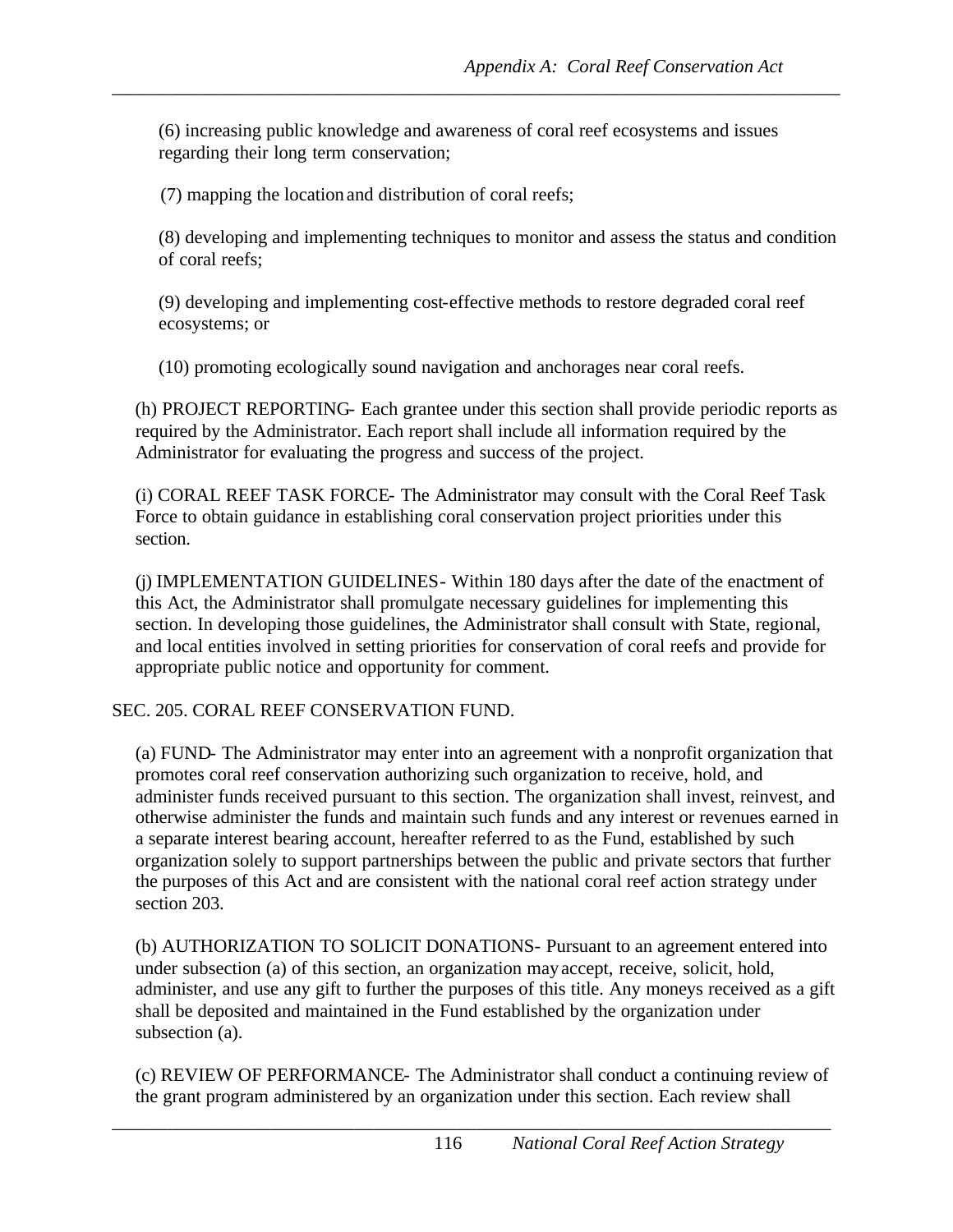include a written assessment concerning the extent to which that organization has implemented the goals and requirements of this section and the national coral reef action strategy under section 203.

*\_\_\_\_\_\_\_\_\_\_\_\_\_\_\_\_\_\_\_\_\_\_\_\_\_\_\_\_\_\_\_\_\_\_\_\_\_\_\_\_\_\_\_\_\_\_\_\_\_\_\_\_\_\_\_\_\_\_\_\_\_\_\_\_\_\_\_\_\_\_\_\_\_\_\_\_\_\_* 

(d) ADMINISTRATION- Under an agreement entered into pursuant to subsection (a), the Administrator may transfer funds appropriated to carry out this title to an organization. Amounts received by an organization under this subsection may be used for matching, in whole or in part, contributions (whether in money, services, or property) made to the organization by private persons and State and local government agencies.

#### SEC. 206. EMERGENCY ASSISTANCE.

 The Administrator may make grants to any State, local, or territorial government agency with jurisdiction over coral reefs for emergencies to address unforeseen or disaster-related circumstance pertaining to coral reefs or coral reef ecosystems.

## SEC. 207. NATIONAL PROGRAM.

*Appendix A: Coral Reef Conservation Act* include a written assessment concerning the catter to which that paramization has drainly using their section and the guassimum of this section and the nuttional coral red action o (a) IN GENERAL- Subject to the availability of appropriations, the Secretary may conduct activities to conserve coral reefs and coral reef ecosystems, that are consistent with this title, the National Marine Sanctuaries Act, the Coastal Zone Management Act of 1972, the Magnuson-Stevens Fishery Conservation and Management Act, the Endangered Species Act of 1973, and the Marine Mammal Protection Act of 1972.

(b) AUTHORIZED ACTIVITIES- Activities authorized under subsection (a) include--

(1) mapping, monitoring, assessment, restoration, and scientific research that benefit the understanding, sustainable use, and long-term conservation of coral reefs and coral reef ecosystems;

(2) enhancing public awareness, education, understanding, and appreciation of coral reefs and coral reef ecosystems;

(3) providing assistance to States in removing abandoned fishing gear, marine debris, and abandoned vessels from coral reefs to conserve living marine resources; and

(4) cooperative conservation and management of coral reefs and coral reef ecosystems with local, regional, or international programs and partners.

## SEC. 208. EFFECTIVENESS REPORTS.

(a) GRANT PROGRAM- Not later than 3 years after the date of the enactment of this Act, the Administrator shall submit to the Committee on Commerce, Science, and Transportation of the Senate and the Committee on Resources of the House of Representatives a report that documents the effectiveness of the grant program under section 204 in meeting the purposes of this title. The report shall include a State-by-State summary of Federal and non-Federal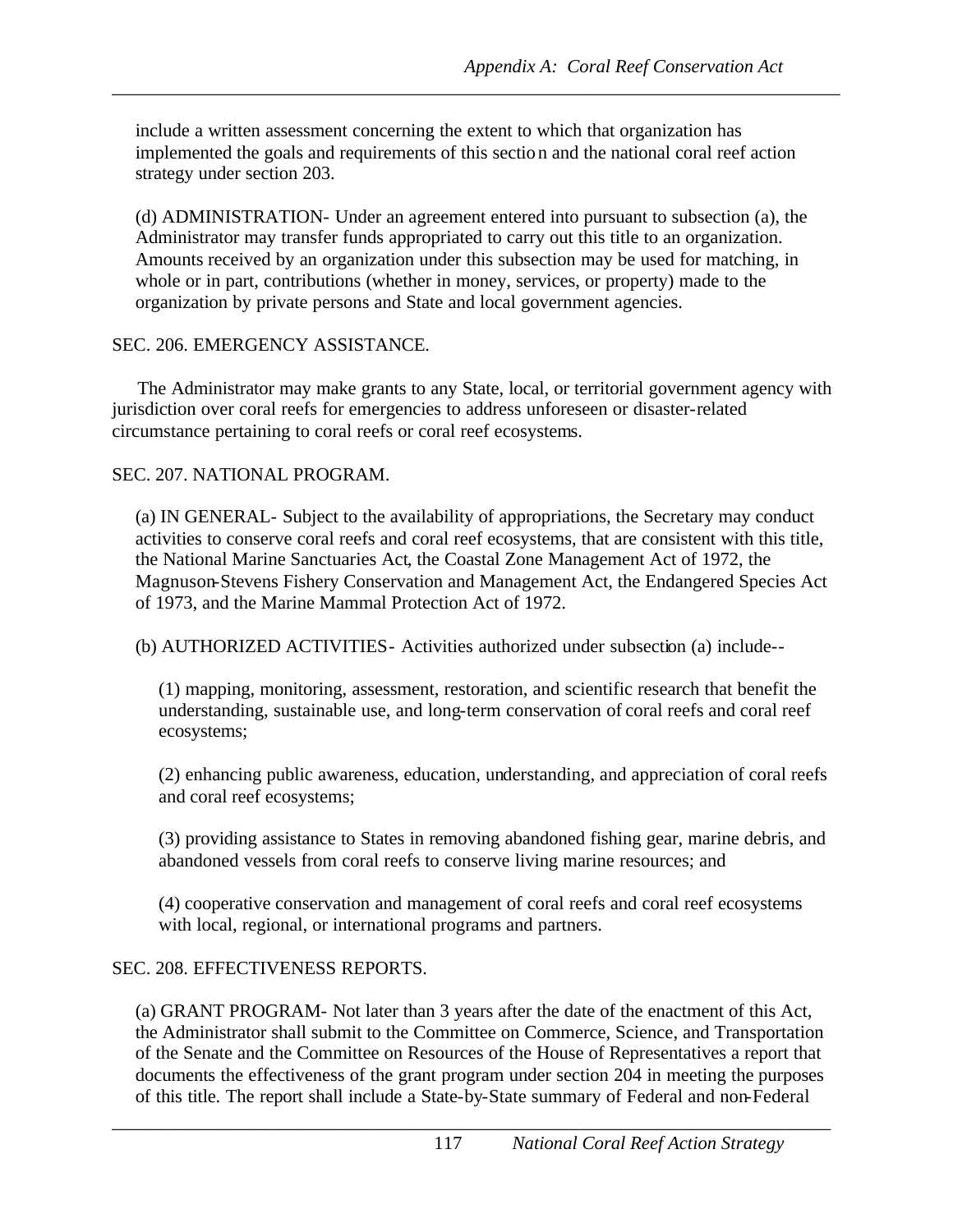contributions toward the costs of each project.

(b) NATIONAL PROGRAM- Not later than 2 years after the date on which the Administrator publishes the national coral reef strategy under section 203 and every 2 years thereafter, the Administrator shall submit to the Committee on Commerce, Science, and Transportation of the Senate and the Committee on Resources of the House of Representatives a report describing all activities undertaken to implement that strategy, under section 203, including a description of the funds obligated each fiscal year to advance coral reef conservation.

*\_\_\_\_\_\_\_\_\_\_\_\_\_\_\_\_\_\_\_\_\_\_\_\_\_\_\_\_\_\_\_\_\_\_\_\_\_\_\_\_\_\_\_\_\_\_\_\_\_\_\_\_\_\_\_\_\_\_\_\_\_\_\_\_\_\_\_\_\_\_\_\_\_\_\_\_\_\_* 

# SEC. 209. AUTHORIZATION OF APPROPRIATIONS.

(a) IN GENERAL- There are authorized to be appropriated to the Secretary to carry out this title \$16,000,000 for each of fiscal years 2001, 2002, 2003, and 2004, which may remain available until expended.

(b) ADMINISTRATION- Of the amounts appropriated under subsection (a), not more than the lesser of \$1,000,000 or 10 percent of the amounts appropriated, may be used for program administration or for overhead costs incurred by the National Oceanic and Atmospheric Administration or the Department of Commerce and assessed as an administrative charge.

(c) CORAL REEF CONSERVATION PROGRAM- From the amounts appropriated under subsection (a), there shall be made available to the Secretary \$8,000,000 for each of fiscal years 2001, 2002, 2003, and 2004 for coral reef conservation activities under section 204.

(d) NATIONAL CORAL REEF ACTIVITIES- From the amounts appropriated under subsection (a), there shall be made available to the Secretary \$8,000,000 for each of fiscal years 2001, 2002, 2003, and 2004 for activities under section 207.

## SEC. 210. DEFINITIONS.

In this title:

(1) ADMINISTRATOR- The term `Administrator' means the Administrator of the National Oceanic and Atmospheric Administration.

*Appendix A: Coral Reef Conservation Act*<br>
contributions toward the coras of each project.<br>
A NATOYAT PANA MAL Mot later than 2 years after the date on which the Administration<br>
publishes the number load to conserve the fl (2) CONSERVATION- The term `conservation' means the use of methods and procedures necessary to preserve or sustain corals and associated species as diverse, viable, and selfperpetuating coral reef ecosystems, including all activities associated with resource management, such as assessment, conservation, protection, restoration, sustainable use, and management of habitat; mapping; habitat monitoring; assistance in the development of management strategies for marine protected areas and marine resources consistent with the National Marine Sanctuaries Act (16 U.S.C. 1431 et seq.) and the Magnuson-Stevens Fishery Conservation and Management Act (16 U.S.C. 1801 et seq.); law enforcement; conflict resolution initiatives; community outreach and education; and that promote safe and ecologically sound navigation.